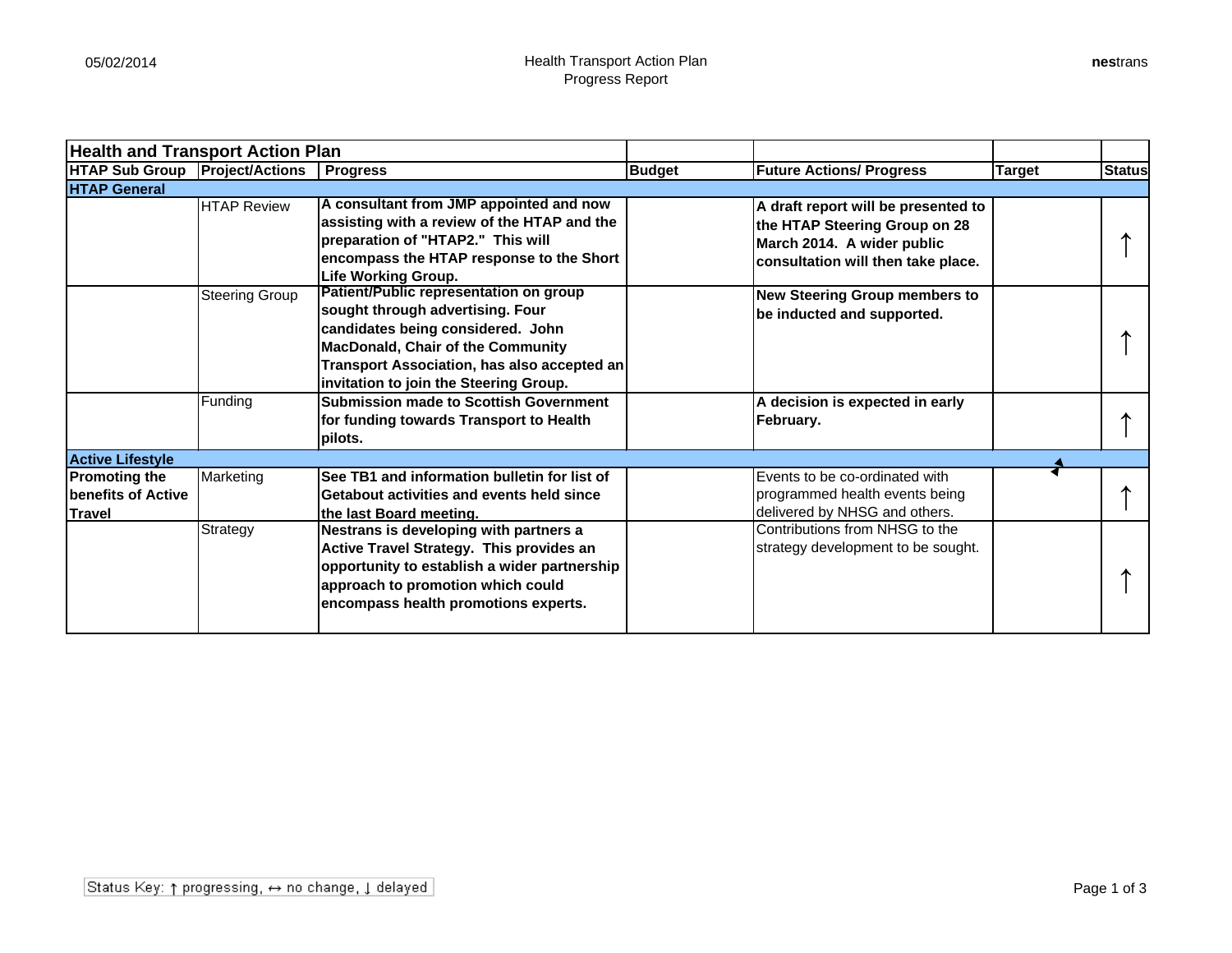| <b>HTAP Sub Group</b>                            | <b>Project/Actions</b>                                   | <b>Progress</b>                                                                                                                                                                                                                                                                                                                                 | <b>Budget</b> | <b>Future Actions/ Progress</b>                                                                                                                                                                                      | Target | <b>Status</b> |
|--------------------------------------------------|----------------------------------------------------------|-------------------------------------------------------------------------------------------------------------------------------------------------------------------------------------------------------------------------------------------------------------------------------------------------------------------------------------------------|---------------|----------------------------------------------------------------------------------------------------------------------------------------------------------------------------------------------------------------------|--------|---------------|
| <b>Links between Transport and Public Health</b> |                                                          |                                                                                                                                                                                                                                                                                                                                                 |               |                                                                                                                                                                                                                      |        |               |
| Environmental<br><b>Services</b>                 | Air Quality<br>Management<br><b>Action Plan</b><br>(ACC) | See IE2a. Pollutants are monitored in<br>Aberdeen City Centre and other key routes.<br>Friends of the Earth Scotland has published<br>league tables which they claim identify<br>Scotland's most polluted streets last year.<br>Market Street in Aberdeen is claimed to be<br>the worst in Scotland for particulate matter<br>pollution (PM10). |               | Support Council Plans to revoke<br>AQMAs where they have been<br>established and prevent introduction<br>of new AQMAs.                                                                                               |        |               |
|                                                  | <b>Shared Delivery</b><br>Service                        | See IE1c. ACC and AC Community Planning<br>Partnerships each received £96K to spend on<br>electric vehicles. Low carbon vehicles<br>purchased for shared mail run service vehicles.<br>The shared delivery service started in Jan<br>2012.                                                                                                      |               | An evaluation of the electric<br>vehicles is being undertaken. A<br>report will be available in April.                                                                                                               |        |               |
| <b>Climate Change</b>                            |                                                          | A recent report by Transform Scotland on<br>Travel Planning across public bodies in<br>Scotland,"Doing Their Duty, "highlighted a<br>number of issues around coverage and<br>quality.                                                                                                                                                           |               | HTAP Co-ordinator is working with<br>partners to survey all large public<br>bodies in Grampian to ascertain the<br>situation locally. This will help inform<br>a review of the GetAbout Travel<br>Planning Strategy. |        |               |